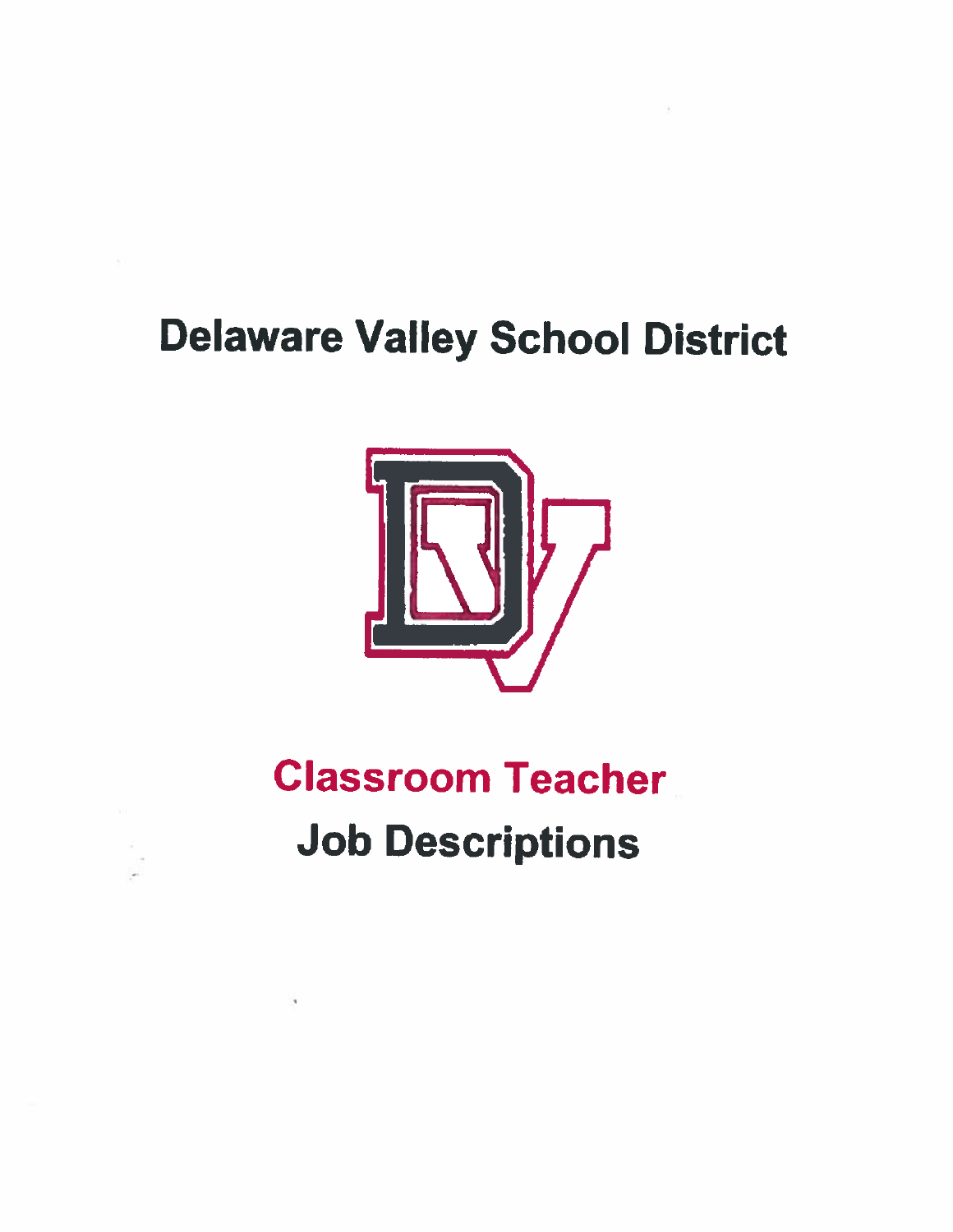# POSITION: **CLASSROOM TEACHER**

REPORTS TO: Building Principal

## **Qualifications:**

- 1. Must possess a valid Pennsylvania Teaching Certificate in the area of assignment.
- 2. Have the ability to perform essential functions.
- 3. Be an American citizen or qualified alien.
- 4. All clearances and trainings will be in accordance with state regulations.
- 5. Meet all state and federal qualifications.

### **Requirements:**

- 1. Is mobile for extended periods of time based upon required tasks.
- 2. Is mobile to travel distances inside school facilities.
- 3. Can perceive speech or the nature of sounds in the air with or without a hearing aid.
- 4. Is able to withstand emotional stress.
- 5. Can tolerate many types of situations and personalities.
- 6. Maintain professional attitude.
- 7. Demonstrate the facilitative qualities of empathy, honesty, and positive regard in interpersonal relationships with parents, pupils, district personnel, and community agencies.

# **Essential Functions:**

The Classroom Teacher shall:

- 1. Communicate effectively in English both orally and in writing.
- 2. Read and comprehend written material on a college level.
- 3. Set an example of a stable emotional climate for parents, staff, and students to model.
- 4. Adequately supervise students in all settings.
- 5. Dress appropriately.
- 6. Ensure a safe and stable environment for students.
- 7. Be available for in-service programs that will enhance teaching and interpersonal skills.
- 8. Be computer literate.
- 9. Be able to lift a child (elementary).

# **Duties:**

The Classroom Teacher will:

- 1. Preparation. All professional staff should demonstrate the ability to prepare, plan, and use effectively instructional lessons appropriate to their teaching assignment.
- 2. Technique. All professional staff should demonstrate the ability to use appropriate teaching technique to enhance teacher effectiveness.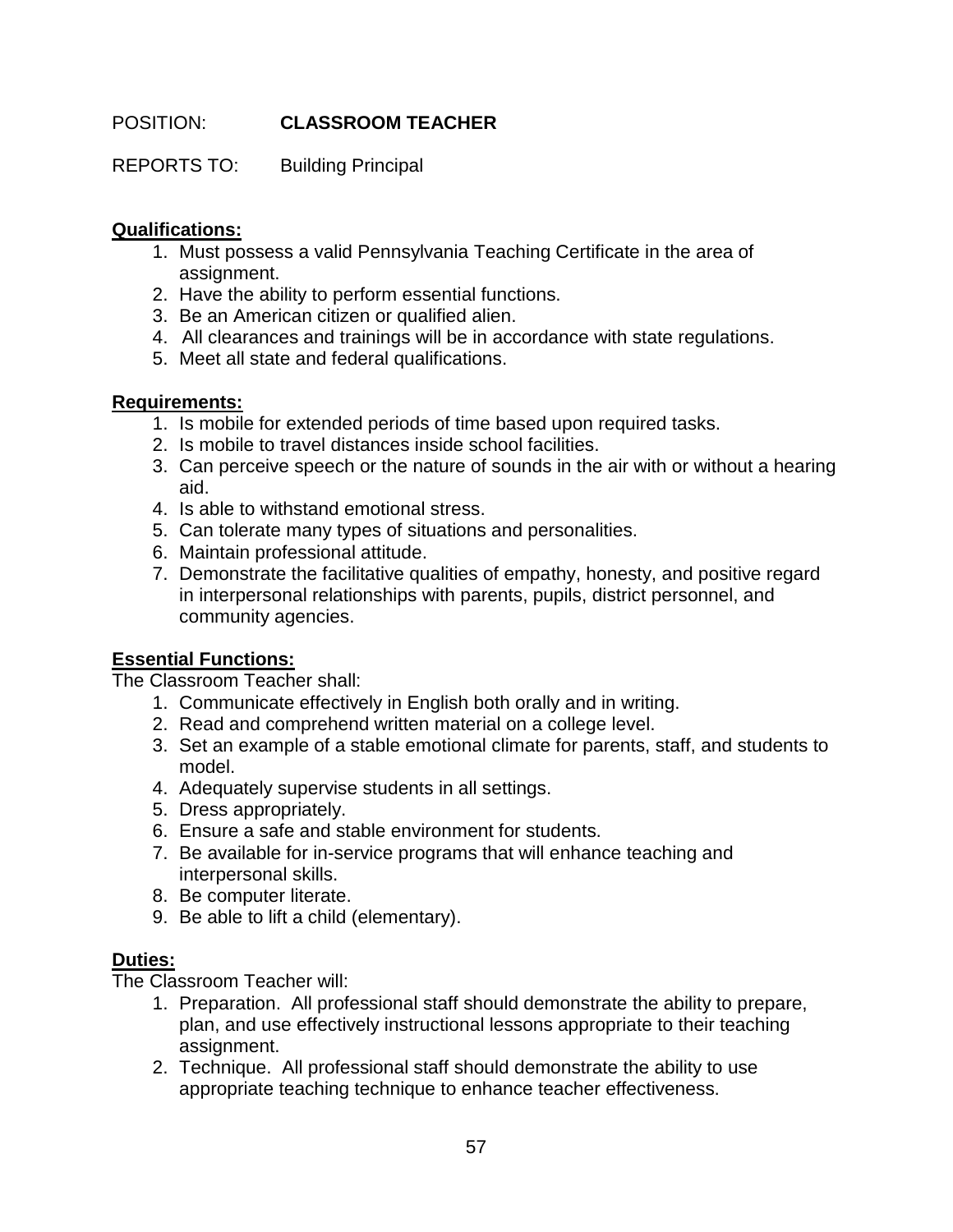- 3. Pupil Reaction. All professional staff should encourage positive teacher-student relationships.
- 4. Personality. All professional staff should be able to respond effectively to appropriate administration and supervision.
- 5. Attitude. All professional staff should display positive attitudes towards achieving educational goals.
- 6. Ability to cooperate. All professional staff should demonstrate the ability to cooperate with others.
- 7. Maturity. All professional staff should display maturity.
- 8. Dependability. All professional staff shall be dependable.
- 9. Communication. All professional staff should demonstrate the ability to communicate effectively.
- 10. Physical characteristics. All professional staff should give adequate attention to personal and physical characteristics.
- 11. Professionalism. All staff should strive for continued professional growth opportunities.

Observation and evaluations will be done according to the teacher evaluation plan and district policy.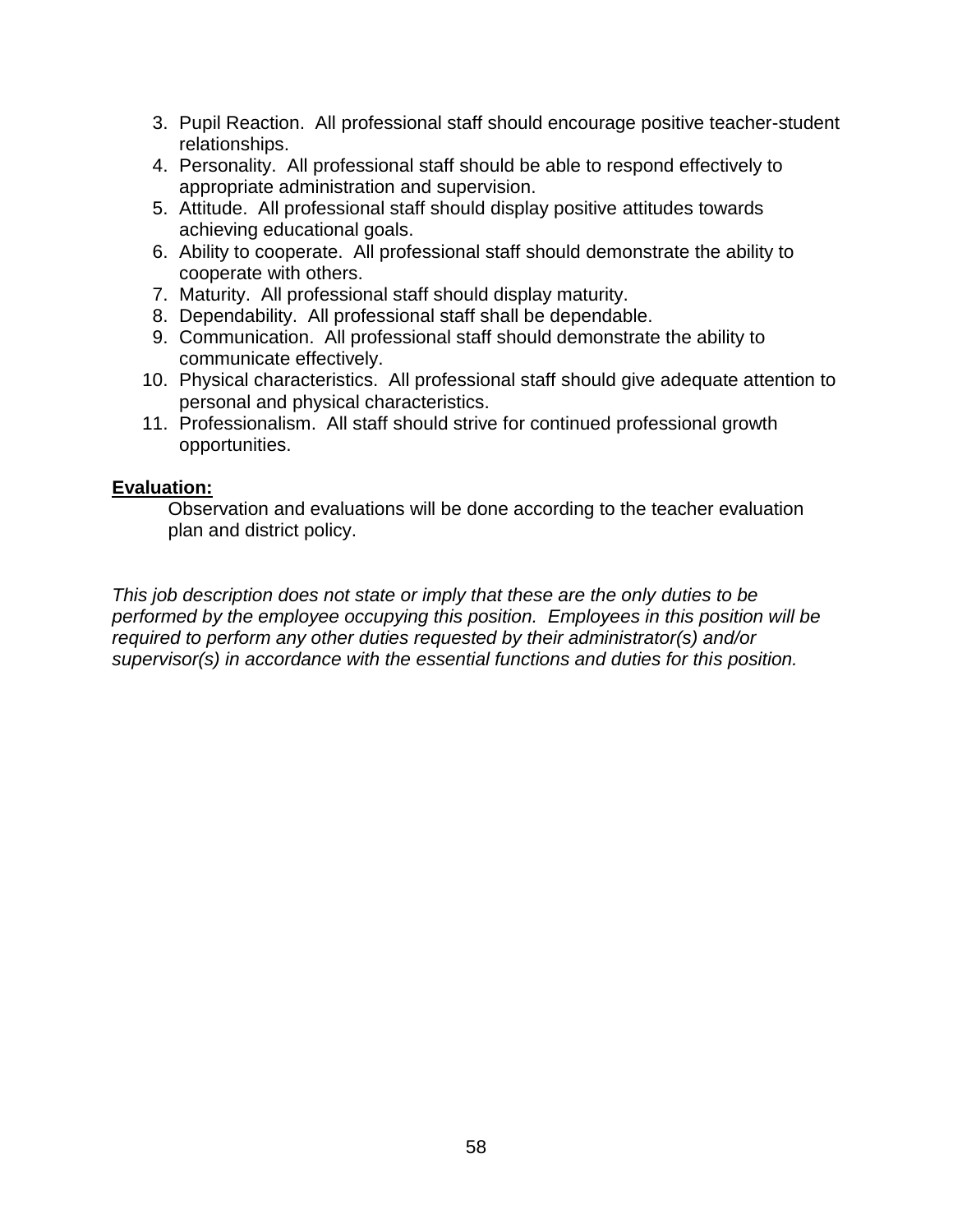# POSITION: **HEAD TEACHER**

REPORTS TO: Building Principal and/or Assistant Principal

### **Qualifications:**

- 1. Must possess a valid teaching certificate in the area of assignment.
- 2. Have the ability to perform essential functions.
- 3. Be an American citizen or qualified alien.
- 4. All clearances and trainings will be in accordance with state regulations.
- 5. Meet all state and federal qualifications.

#### **Requirements:**

- 1. Is mobile for extended periods of time based upon required tasks.
- 2. Is mobile to travel distances inside school facilities.
- 3. Can perceive speech or the nature of sounds in the air with or without a hearing aid.
- 4. Is able to withstand emotional stress.
- 5. Can tolerate many types of situations and personalities.
- 6. Maintain professional attitude.
- 7. Demonstrate the facilitative qualities of empathy, honesty, and positive regard in interpersonal relationships with parents, pupils, district personnel, and community agencies.

# **Essential Functions:**

The Head Teacher shall:

- 1. Communicate effectively in English both orally and in writing.
- 2. Read and comprehend written material on a college level.
- 3. Set an example of a stable emotional climate for parents, staff, and students to model.
- 4. Adequately supervise students in all settings.
- 5. Dress appropriately.
- 6. Ensure a safe and stable environment for students.
- 7. Be available for in-service programs that will enhance teaching and interpersonal skills.
- 8. Be computer literate.
- 9. Be able to lift a child (elementary).

#### **Duties:**

The Head Teacher will:

- 1. Report any problems within the building to the building principal.
- 2. Deal with any emergency situation in the absence of the building principal and report steps taken to the Superintendent of Schools and/or the Director of Elementary Education.
- 3. Coordinate building emergency drills and emergency procedures with the building principal.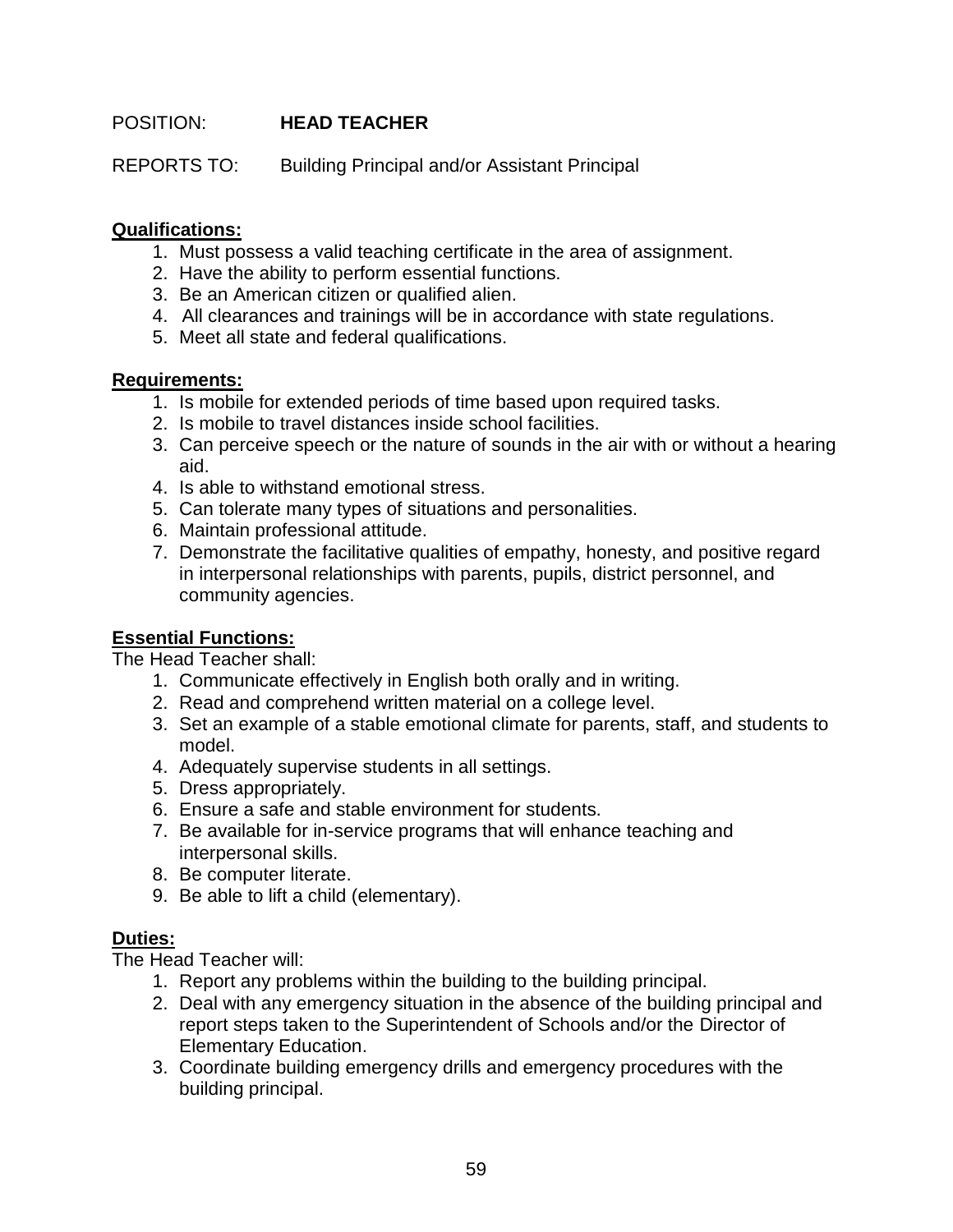4. Deal with any disciplinary situation in the absence of the building principal and report steps taken to the Superintendent of Schools and/or the Director of Elementary Education.

#### **Evaluation:**

Performance of the position of Head Teacher will be evaluated by the building principal.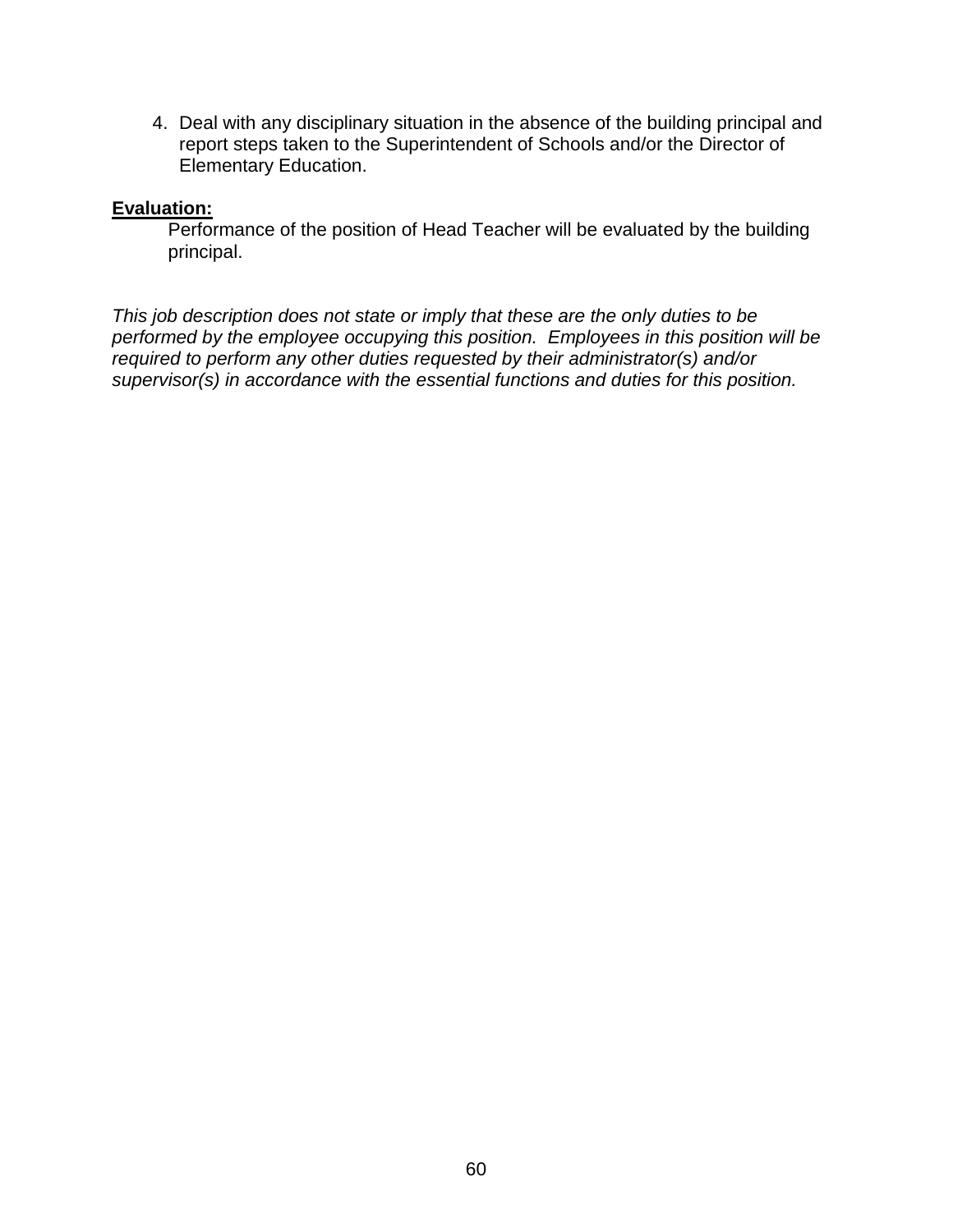# POSITION: **ENGLISH LANGUAGE DEVELOPMENT (ELD) TEACHER**

REPORTS TO: Supervisor of Academic Services

### **Qualifications:**

- 1. Must possess a valid Pennsylvania Teaching Certificate and a valid ESL Program Specialist Certificate.
- 2. Have the ability to perform essential functions.
- 3. Be an American citizen or qualified alien.
- 4. All clearances and trainings will be in accordance with state regulations.
- 5. Meet all state and federal qualifications.

### **Requirements:**

- 1. Is mobile for extended periods of time based upon required tasks.
- 2. Is mobile to travel distances inside school facilities.
- 3. Can perceive speech or the nature of sounds in the air with or without a hearing aid.
- 4. Is able to withstand emotional stress.
- 5. Can tolerate many types of situations and personalities.
- 6. Maintain professional attitude.
- 7. Demonstrate the facilitative qualities of empathy, honesty, and positive regard in interpersonal relationships with parents, pupils, district personnel, and community agencies.

# **Essential Functions:**

The ELD teacher shall:

- 1. Communicate effectively in English both orally and in writing.
- 2. Read and comprehend written material on a college level.
- 3. Set an example of a stable emotional climate for parents, staff, and students to model.
- 4. Adequately supervise students in all settings.
- 5. Dress appropriately.
- 6. Ensure a safe and stable environment for students.
- 7. Be available for in-service programs that will enhance teaching and interpersonal skills.
- 8. Be computer literate.
- 9. Be able to lift a child (elementary).

# **Duties:**

The ELD teacher will:

1. Preparation. All professional staff should demonstrate the ability to prepare, plan, and use effectively instructional lessons appropriate to their teaching assignment.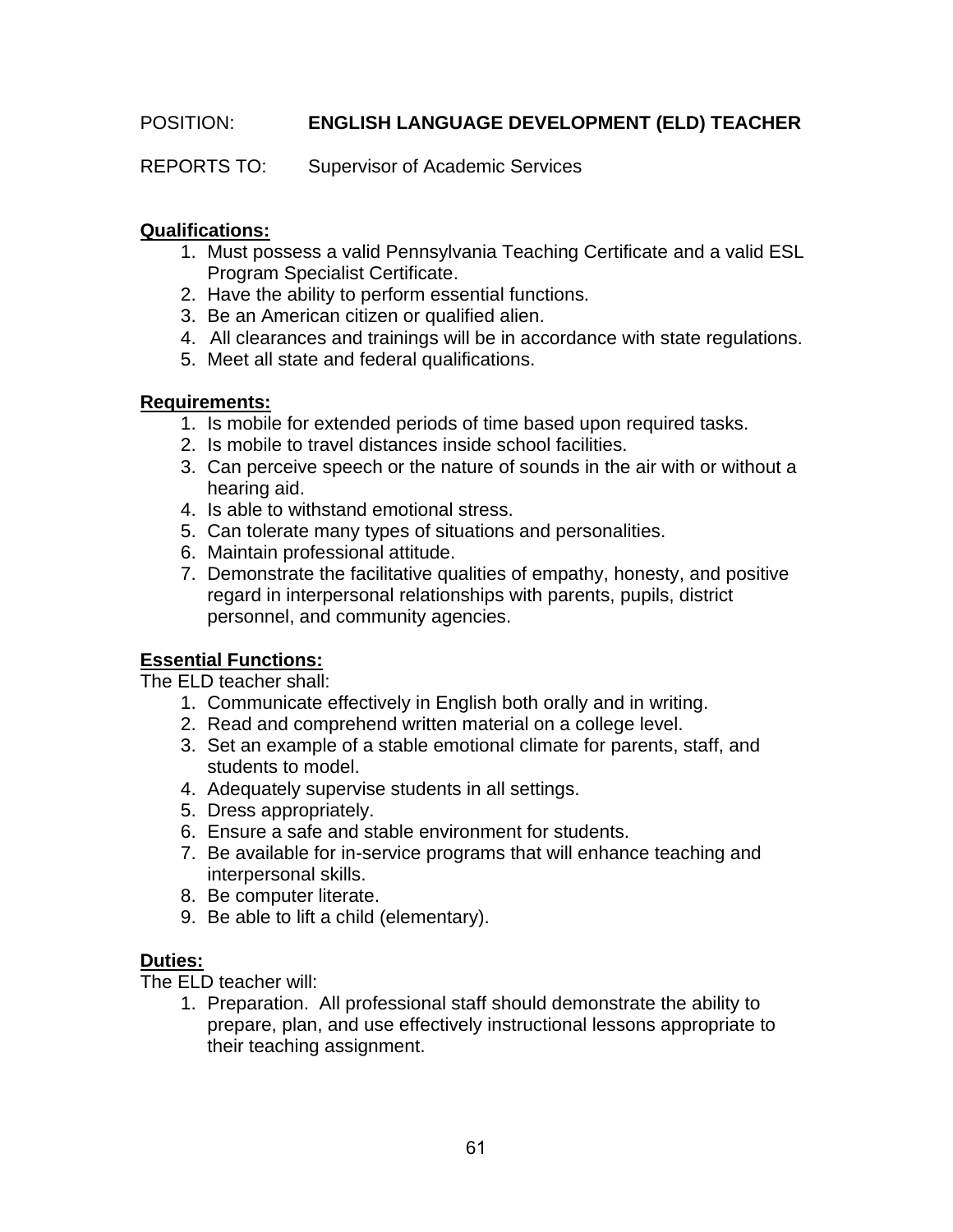- 2. Review Home Language Surveys (HLS) upon new student registrations and conduct EL Identification Procedure as needed.
- 3. Administer required ELD placement test and required state assessment.
- 4. Identify student English language proficiency level.
- 5. Reclassify students based on required reclassification criteria.
- 6. Formally monitor Former English Learners (FELs) for two years.
- 7. Technique. All professional staff should demonstrate the ability to use appropriate teaching technique to enhance teacher effectiveness.
- 8. Pupil Reaction. All professional staff should encourage positive teacherstudent relationships.
- 9. Personality. All professional staff should be able to respond effectively to appropriate administration and supervision.
- 10. Attitude. All professional staff should display positive attitudes towards achieving educational goals.
- 11. Ability to cooperate. All professional staff should demonstrate the ability to cooperate with others.
- 12. Maturity. All professional staff should display maturity.
- 13. Dependability. All professional staff shall be dependable.
- 14. Communication. All professional staff should demonstrate the ability to communicate effectively.
- 15. Physical characteristics. All professional staff should give adequate attention to personal and physical characteristics.
- 16. Professionalism. All staff should strive for continued professional growth opportunities.
- 17. Participate as a member of the MDT team to facilitate student placement when requested.
- 18. Meet with parents as needed. These meetings will focus on what parents can do to aid their child's special reading needs.
- 19. Prepare all state mandated reports for the Title I Program.
- 20. Participate in the IST and SAP process.

Observation and evaluations will be done according to the teacher evaluation plan and district policy.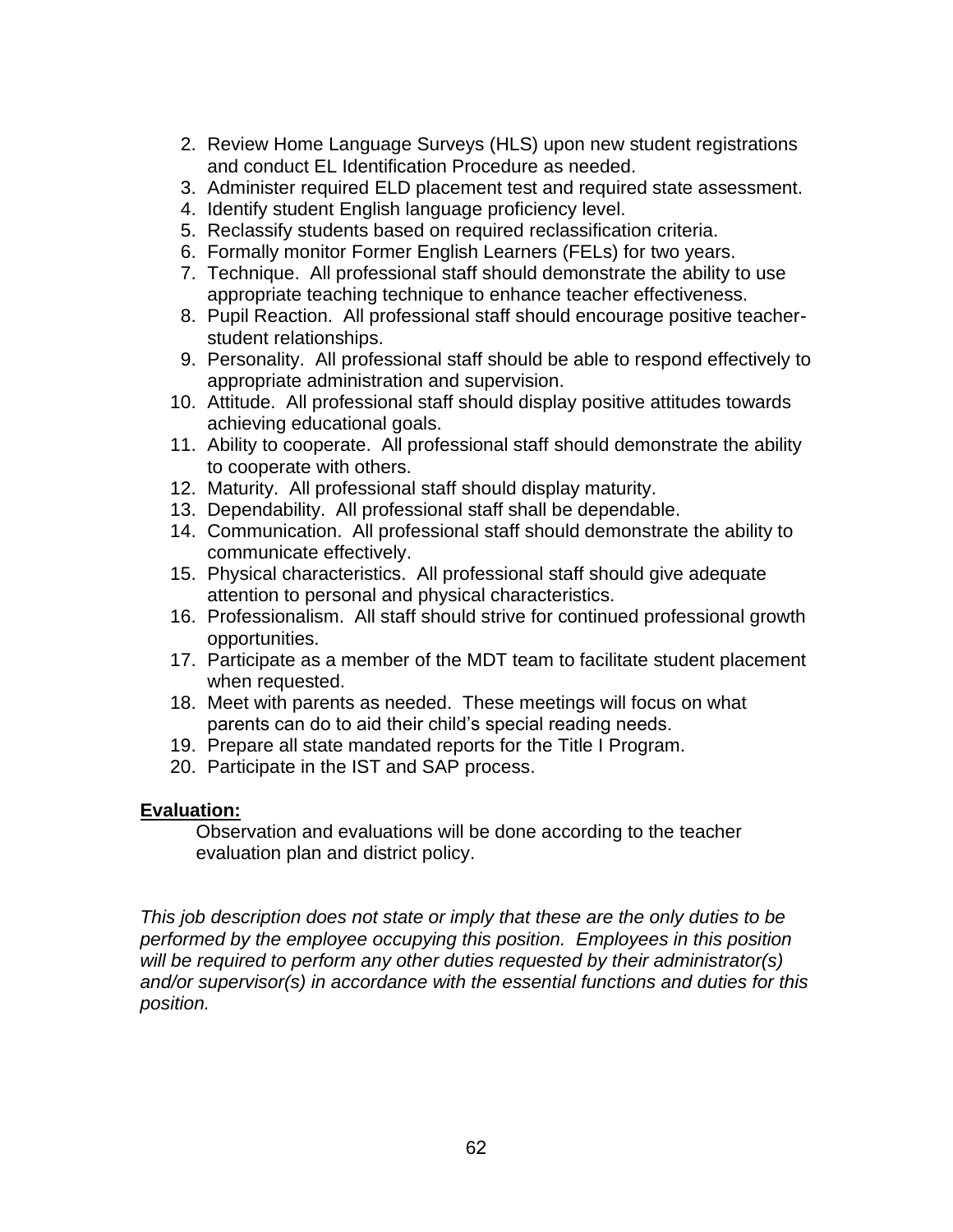# POSITION: **EDUCATIONAL CONSULTANT**

REPORTS TO: Supervisors of Elementary and Secondary Special Education

### **Qualifications:**

- 1. Must possess a valid Pennsylvania Teaching Certificate
- 2. Have the ability to perform essential functions.
- 3. Be an American citizen or qualified alien.
- 4. All clearances and trainings will be in accordance with state regulations.
- 5. Meet all state and federal qualifications.

### **Requirements:**

- 1. Is mobile for extended periods of time based upon required tasks.
- 2. Is mobile to travel distances inside school facilities.
- 3. Can perceive speech or the nature of sounds in the air with or without a hearing aid.
- 4. Is able to withstand emotional stress.
- 5. Can tolerate many types of situations and personalities.
- 6. Maintain professional attitude.
- 7. Demonstrate the facilitative qualities of empathy, honesty, and positive regard in interpersonal relationships with parents, pupils, district personnel, and community agencies.

# **Essential Functions:**

The Educational Consultant shall:

- 1. Communicate effectively in English both orally and in writing.
- 2. Read and comprehend written material on a college level.
- 3. Set an example of a stable emotional climate for parents, staff, and students to model.
- 4. Adequately supervise students in all settings.
- 5. Dress appropriately.
- 6. Ensure a safe and stable environment for students.
- 7. Be available for inservice programs that will enhance teaching and interpersonal skills.
- 8. Be computer literate.

# **Duties:**

The Educational Consultant will:

- 1. Preparation. Demonstrate the ability to prepare, plan, and implement instructional and behavioral strategies to support staff and students.
- 2. Technique. All professional staff should demonstrate the ability to use appropriate teaching techniques to enhance teacher effectiveness.
- 3. Pupil Reaction. All professional staff should encourage positive teacher-student relationships.
- 4. Personality. All professional staff should be able to respond effectively to appropriate administration and supervision.
- 5. Attitude. All professional staff should display positive attitudes towards achieving educational goals.
- 6. Ability to cooperate. All professional staff should demonstrate the ability to cooperate with others.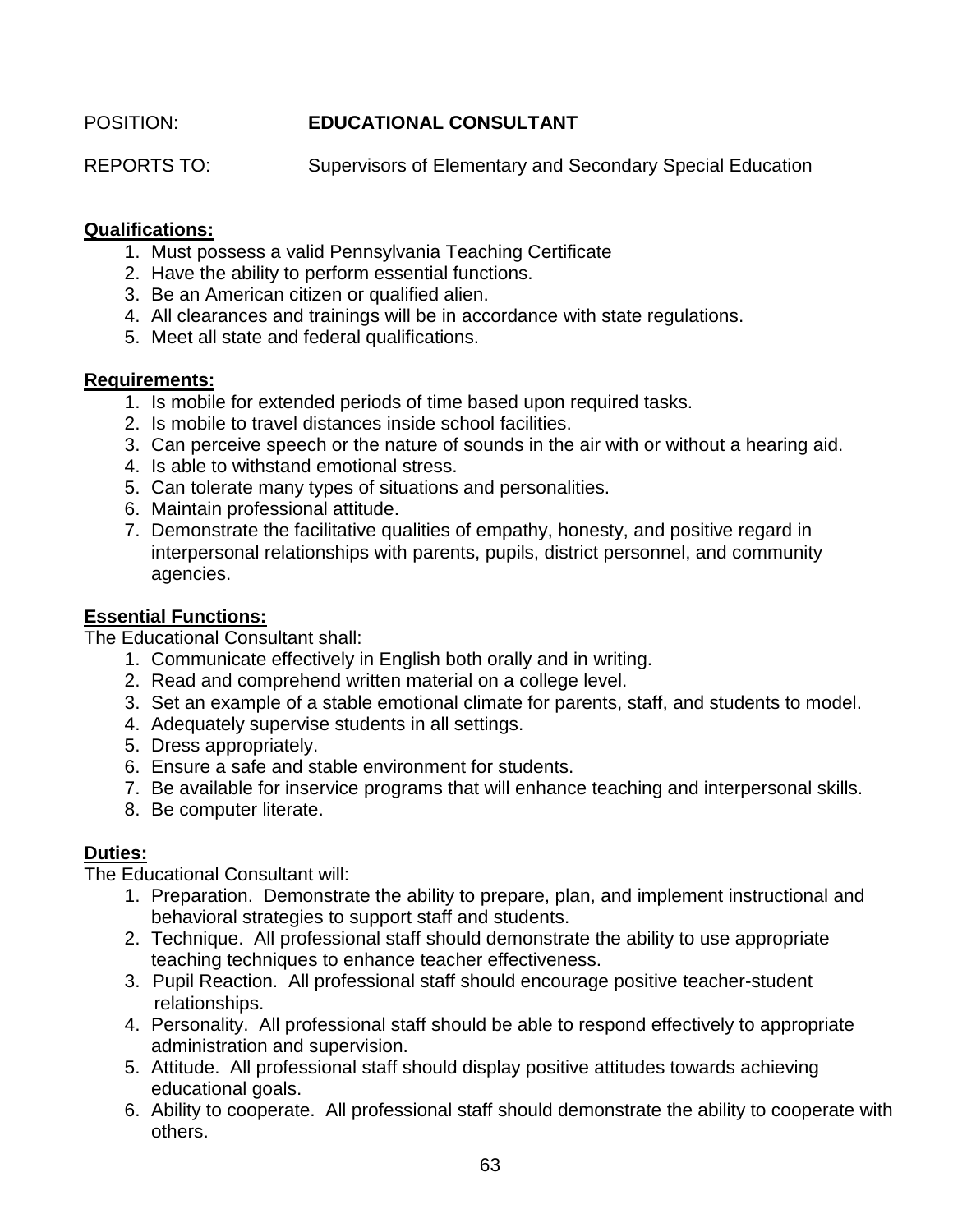- 7. Maturity. All professional staff should display maturity.
- 8. Dependability. All professional staff shall be dependable.
- 9. Communication. All professional staff should demonstrate the ability to communicate effectively.
- 10. Physical characteristics. All professional staff should give adequate attention to personal and physical characteristics.
- 11. Professionalism. All staff should strive for continued professional growth opportunities.
- 12. Assist teachers in on-going professional development (i.e. classroom behavior management, adapting curriculum, etc.)
- 13. Attend meetings through Mental Health/Disability Services when requested.
- 14. Facilitate on-going Progress Monitoring district-wide.
- 15. Function as a member of the Early Intervening Team / Instructional Support Team.
- 16. Provide support for new special education teachers.
- 17. Serve as resource for all special education staff and programs so they operate effectively.
- 18. Provide in-service trainings / workshops for professional, support staff, and parents.
- 19. Coordinate educational resources including curriculum and technology for the special education department.
- 20. Oversee progress monitoring for special education students.
- 21. Conduct folder reviews, including Educational Benefit Reviews, for special education students.
- 22. Serve as LEA for Multi-Disciplinary Team meetings and IEP meetings.
- 23. Facilitate student behavioral needs in the Extended School Year and Extended Learning Academy.
- 24. Attend monthly Team Meetings and present agenda items as deemed appropriate by the Supervisors of Special Education.
- 25. Monitor Instructional Assistant progress towards mandated in-service hours
- 26. Maintain school inventories of supplies, textbooks and equipment.
- 27. Maintain and expand professional resources for staff and parents.
- 28. Conduct and/or assist in the development of Functional Behavioral Assessments and Positive Behavior Support Plans.
- 29. Observe at-risk general education students and provide support / feedback to general education staff.
- 30. Serve as BrainSTEPS liaison for the district.
- 31. Perform anything deemed necessary by the Supervisors of Special Education.

Observation and evaluations will be done according to the teacher evaluation plan and district policy.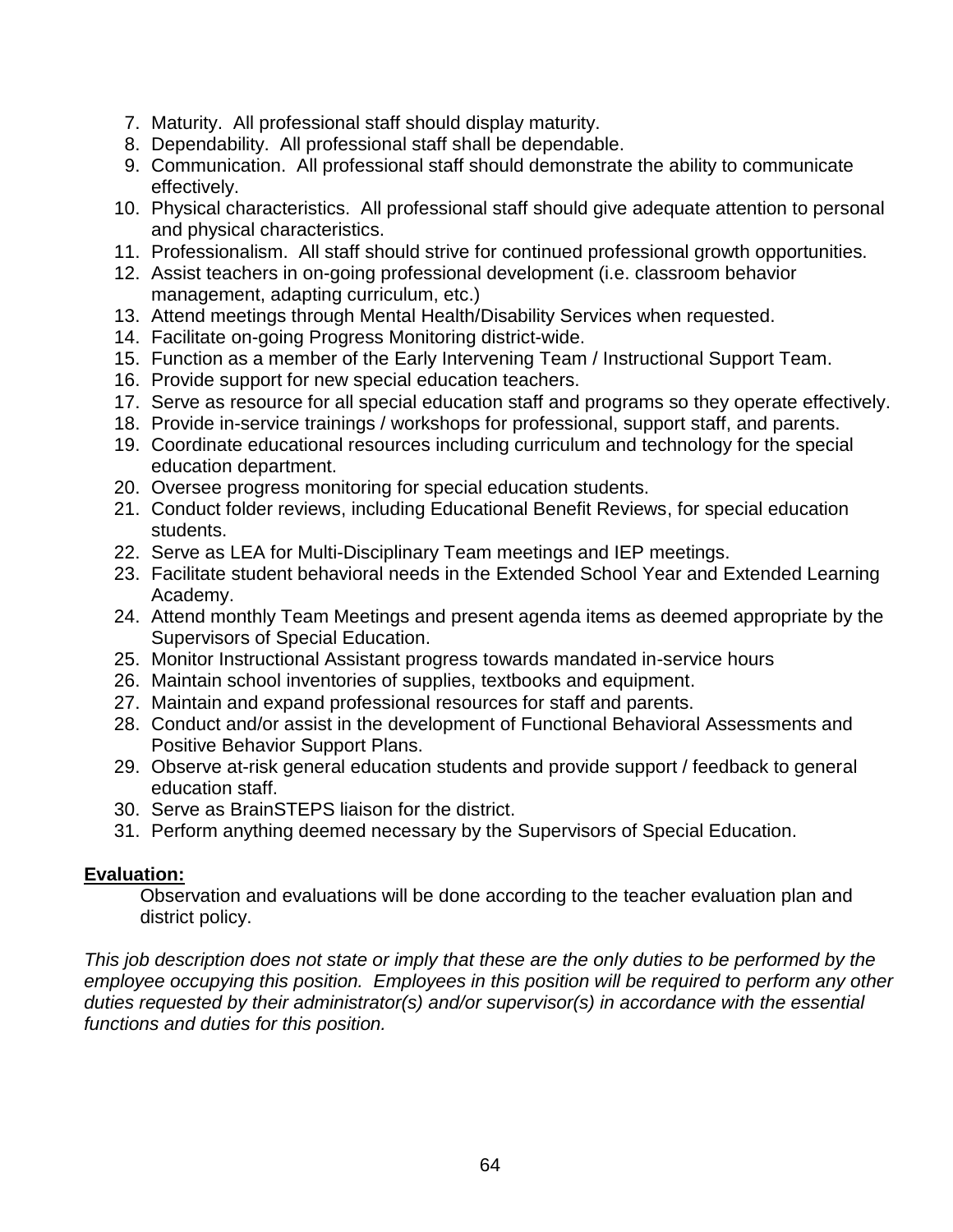#### POSITION: **TRANSITION COORDINATOR**

REPORTS TO: High School Principal and Director of Student Services

#### **Qualifications:**

- 1. Must possess a valid Pennsylvania Teaching Certificate
- 2. Have the ability to perform essential functions.
- 3. Be an American citizen or qualified alien.
- 4. Possess satisfactory clearances.
- 5. Meet all state and federal qualifications.

#### **Requirements:**

- 1. Is mobile for extended periods of time based upon required tasks.
- 2. Is mobile to travel distances inside school facilities and within the community.
- 3. Can perceive speech or the nature of sounds in the air with or without a hearing aid.
- 4. Is able to withstand emotional stress.
- 5. Can tolerate many types of situations and personalities.
- 6. Maintain professional attitude
- 7. Demonstrate the facilitative qualities of empathy, honesty, and positive regard in interpersonal relationships with parents, pupils, district personnel and community agencies.

#### **Essential Functions:**

The Transition Coordinator shall:

- 1. Communicate effectively in English both orally and in writing.
- 2. Read and comprehend written material on a college level.
- 3. Set an example of a stable emotional climate for parents, staff, and students to model.
- 4. Adequately supervise students in all settings.
- 5. Dress appropriately.
- 6. Ensure a safe and stable environment for students.
- 7. Be available for in-service programs that will enhance teaching and interpersonal skills.
- 8. Be computer literate.

#### **Duties:**

The Transition Coordinator will:

- 1. Preparation. Demonstrate the ability to prepare, plan, and implement transition assessments.
- 2. Technique. All professional staff should demonstrate the ability to use appropriate teaching technique to enhance teacher and support staff effectiveness.
- 3. Pupil Reaction. All professional staff should encourage positive teacher-student relationships.
- 4. Personality. All professional staff should be able to respond effectively to appropriate administration and supervision.
- 5. Attitude. All professional staff should display positive attitudes towards achieving education goals.
- 6. Ability to cooperate. All professional staff should demonstrate the ability to cooperate with others.
- 7. Maturity. All professional staff should display maturity.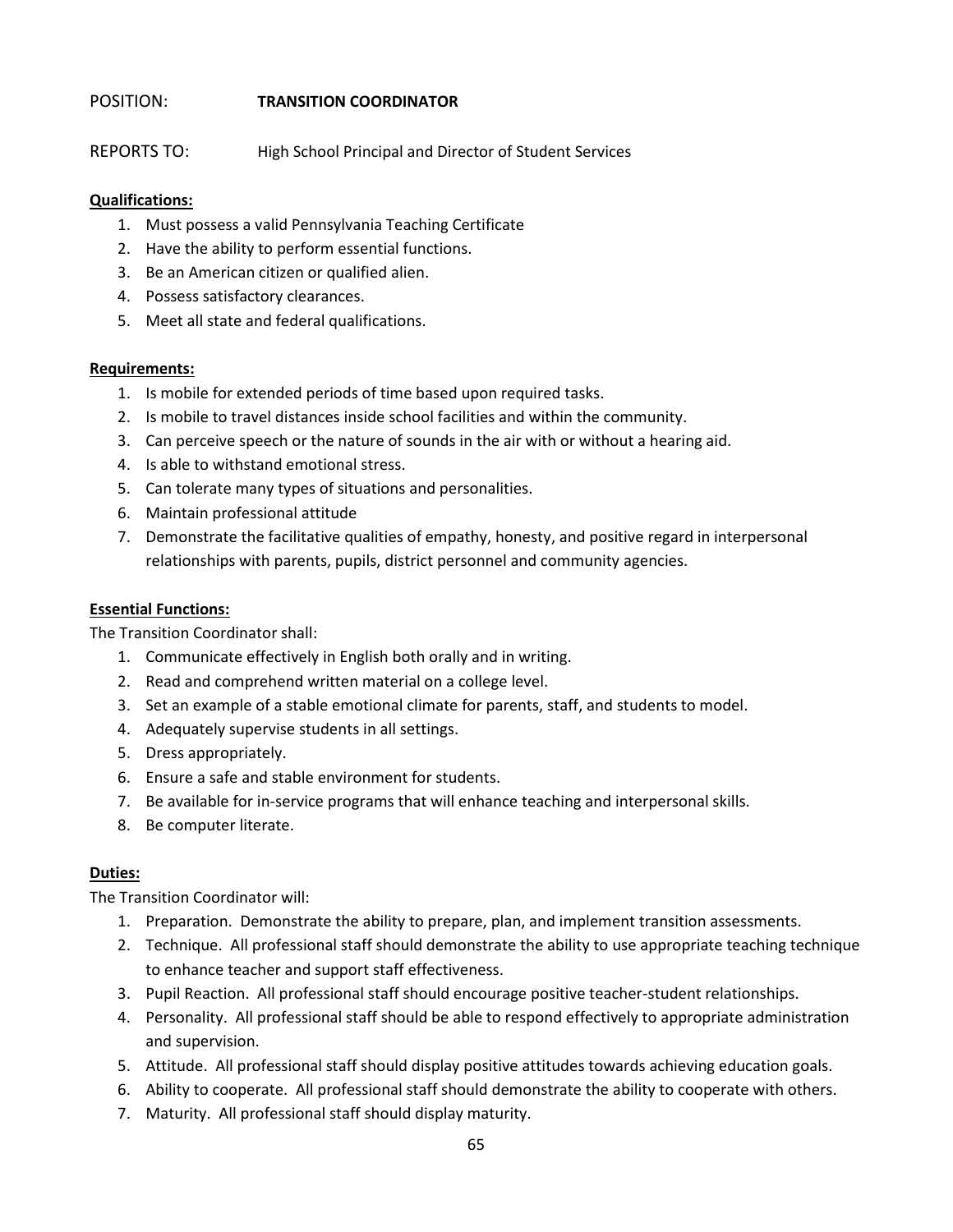- 8. Dependability. All professional staff shall be dependable.
- 9. Communication. All professional staff should demonstrate the ability to communicate effectively.
- 10. Physical characteristics. All professional staff should give adequate attention to personal and physical characteristics.
- 11. Professionalism. All staff should strive for continued professional growth opportunities.
- 12. Administer and interpret transition assessments.
- 13. Coordinate Keystone testing and proctoring schedule for DVHS special education department.
- 14. Proctor National Occupational Competency Testing Institute (NOCTI) testing for CTE students with accommodations.
- 15. Participate in community councils and organizations (or) serve as liaison between Delaware Valley High School and community organizations/agencies.
- 16. Assist teachers and instructional assistants in on-going professional development.
- 17. Coordinate and attend meetings of the Pike County Transition Council.
- 18. Facilitate on-going monitoring of State Performance Plan (SPP) Indicator 13.
- 19. Oversee completion of State Performance Plan (SPP) Indicator 14.
- 20. Function as Delaware Valley High School coordinator of College Board services for students with disabilities.
- 21. Coordinate updated testing for college bound students complete educational testing with eligible students.
- 22. Organize and participate in transition related field trips.
- 23. Maintain referrals and oversight of students participating in day habilitation programs and prevocational training programs.
- 24. Provide in-service programs for professional and support staff.
- 25. Provide and/or coordinate parent workshops in transition-related topics.
- 26. Coordinate and oversee paid and unpaid school-to-work employment and community activities.
- 27. Attend Individualized Education Program (IEP) meetings of students ages 14-21.
- 28. Perform anything deemed necessary by the High School Principal and/or Director of Special Education

Observation and evaluations will be done according to the teacher evaluation plan and district policy.

*This job description does not state or imply that these are the only duties to be performed by the employee occupying this position. Employees in this position will be required to perform any other duties requested by their administrator(s) and/or supervisor(s) in accordance with the essential functions and duties for this position.*

Note: The transition coordinator is a full-time teacher assigned to Delaware Valley High School that receives a stipend in the same amount as a department chair for his or her activities that extend above a normal teaching load.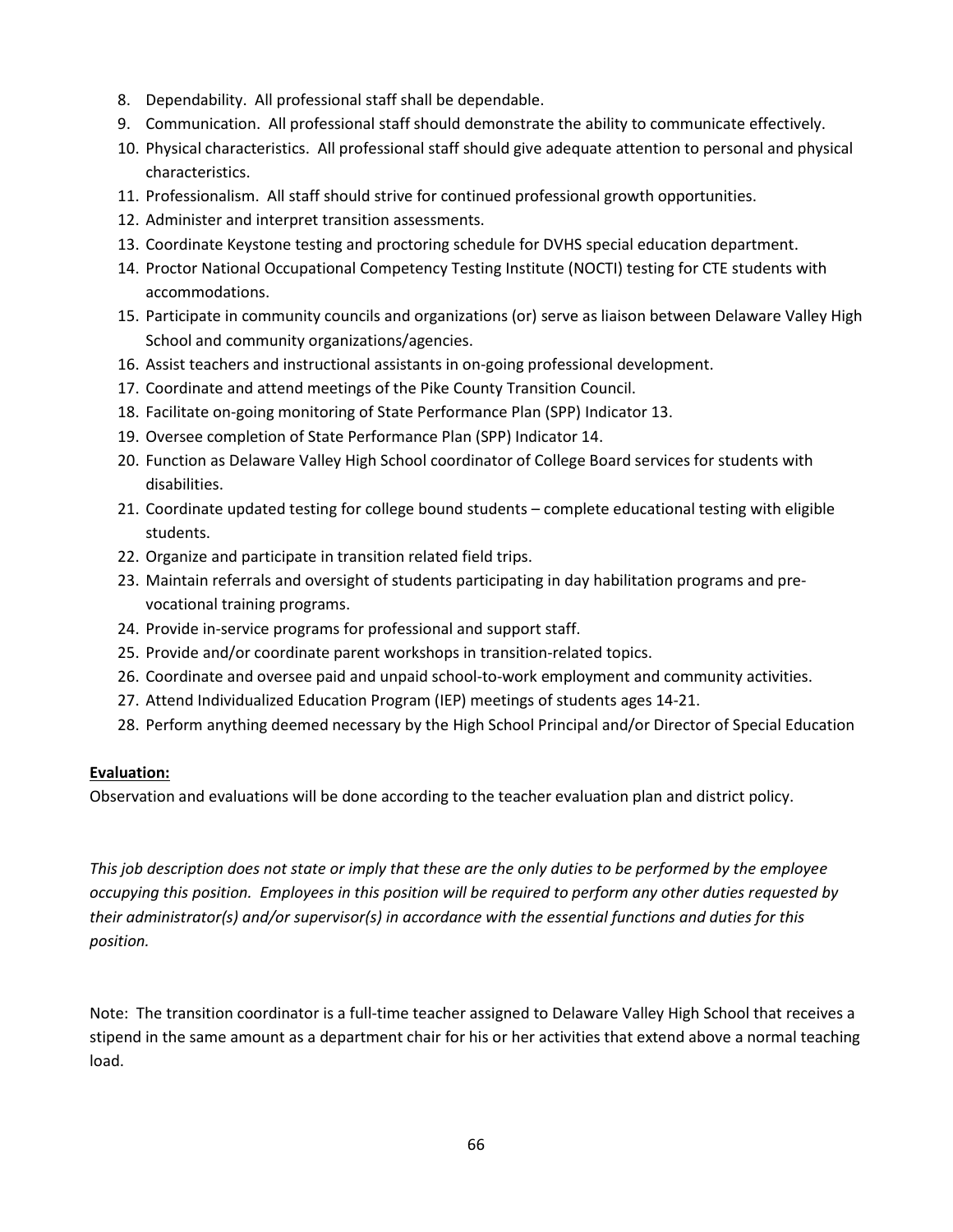# POSITION: **READING SPECIALIST**

REPORTS TO: Director of Elementary Education/Building Principal

### **Qualifications:**

- 1. Must possess a valid Pennsylvania Teaching Certificate in the area of Reading Specialist.
- 2. Have completed the Reading Specialist Coursework and Practicum
- 3. Have the ability to perform essential functions.
- 4. Be an American citizen or qualified alien.
- 5. All clearances and trainings will be in accordance with state regulations.
- 6. Meet all state and federal qualifications.

### **Requirements:**

- 1. Is mobile for extended periods of time based upon required tasks.
- 2. Is mobile to travel distances inside school facilities.
- 3. Can perceive speech or the nature of sounds in the air with or without a hearing aid.
- 4. Is able to withstand emotional stress.
- 5. Can tolerate many types of situations and personalities.
- 6. Maintain professional attitude.
- 7. Demonstrate the facilitative qualities of empathy, honesty, and positive regard in interpersonal relationships with parents, pupils, district personnel, and community agencies.

# **Essential Functions:**

The Reading Specialist shall:

- 1. Communicate effectively in English both orally and in writing.
- 2. Read and comprehend written material on a college level.
- 3. Set an example of a stable emotional climate for parents, staff, and students to model.
- 4. Adequately supervise students in all settings.
- 5. Dress appropriately.
- 6. Ensure a safe and stable environment for students.
- 7. Be available for in-service programs that will enhance teaching and interpersonal skills.
- 8. Be computer literate.
- 9. Be able to lift a child (elementary).

# **Duties:**

The Reading Specialist will:

- 1. Preparation. All professional staff should demonstrate the ability to prepare, plan, and use effectively instructional lessons appropriate to their teaching assignment.
- 2. Technique. All professional staff should demonstrate the ability to use appropriate teaching technique to enhance teacher effectiveness.